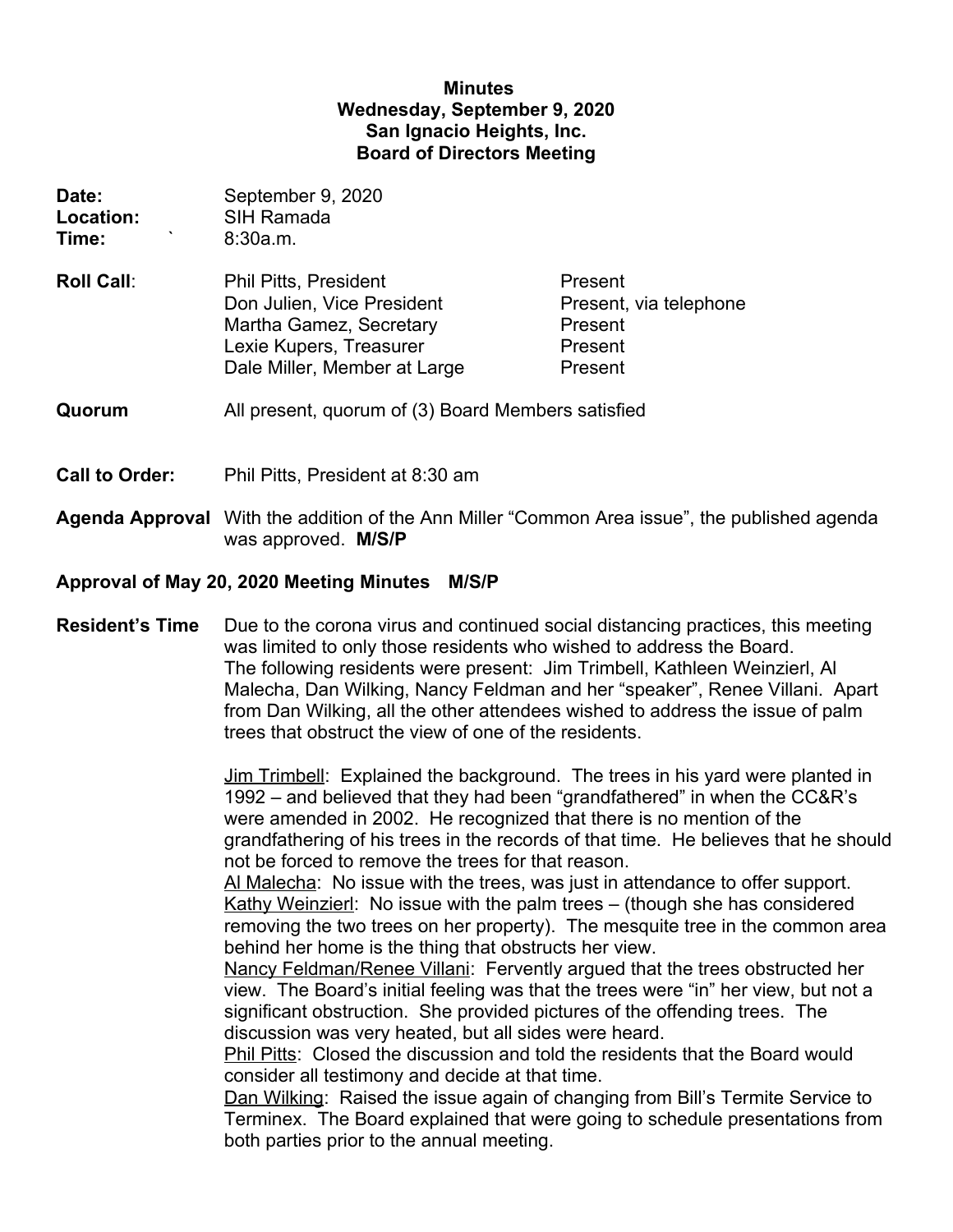#### **Officer Reports**

President, Phil Pitts No report given Vice-President, Don Julien No report given Secretary, Martha Gamez No report given

Treasurer, Lexie Kupers: Provided the Board members with the 2020 Budget (referenced for subsequent discussion on the cost of landscaping services, road maintenance/road fund.) Requested that the board approve the renewal of the Ramada's air conditioning maintenance agreement. **M/S/P** 

Lexie also submitted the notification from State Farm Fire and Casualty Company regarding the receipt of a Loss Report (having to do with the Administrative Hearing on the Fern & Hedges/Fenner & Lerew issue).

Member At Large, Dale Miller No report given

## **Committee Reports**

Architectural Committee, report given by Don Julien:

It was brought up that we should probably review and update the painting checklist form. See below in Discussion Items, for actions taken with respect to the Check List for this committee.

Landscaping Committee, report given by Phil Pitts: The Committee continues to consider other options for landscaping services. Felix is looking for a 2-3% increase in the fee for his services. Phil will be requesting that quote in writing. The Committee will do "in person" interviews with prospective candidate firms.

## **Discussion Items**

### **Palm Tree issue:**

Phil Pitts informed the Board that the anticipated cost for removal is \$500 per tree. Lexie Kupers and Martha Gamez shared the opinion to survey her neighbors on Constancia to see how much of an obstruction they feel the trees are. Don Julien clarified the issue of "grandfathering" and, based on the current legal matter we are involved in, the need to follow the CC&R's. Several of the options were: removal of the trees or GVC arbitration. Motion made to follow the CC&R's, seconded, and passed with one nay vote.

The process to be followed is spelled out in the San Ignacio Heights Homeowners Association Handbook of Rules and Regulations, adopted on July 12, 2007, page 3. A letter of noncompliance (first notification) will be sent to Jim Trimbell and Kathy Weinzierl. Due to Covid-19, we will allow 28 days (rather than the specific 14 days) for either: proof of the claim of grandfathering or that the violation be corrected.

If the matter is resolved within the 28 days of the date of the letter, and second notification will be sent to the two parties and all subsequent steps identified in the Rules properly followed. We were reminded that the fine is assessed each month.

# **Check list for Architectural Review Committee:**

After a brief discussion on the revised Architectural/Residential Landscaping Committee Project Review form, motion made to adopt the new form: **M/S/P**

# **Political Sign on Larson's Property**:

Don Julien had previously provided information on the rules governing political signs – and court decisions regarding offensive language and free speech. No further action was taken as the sign